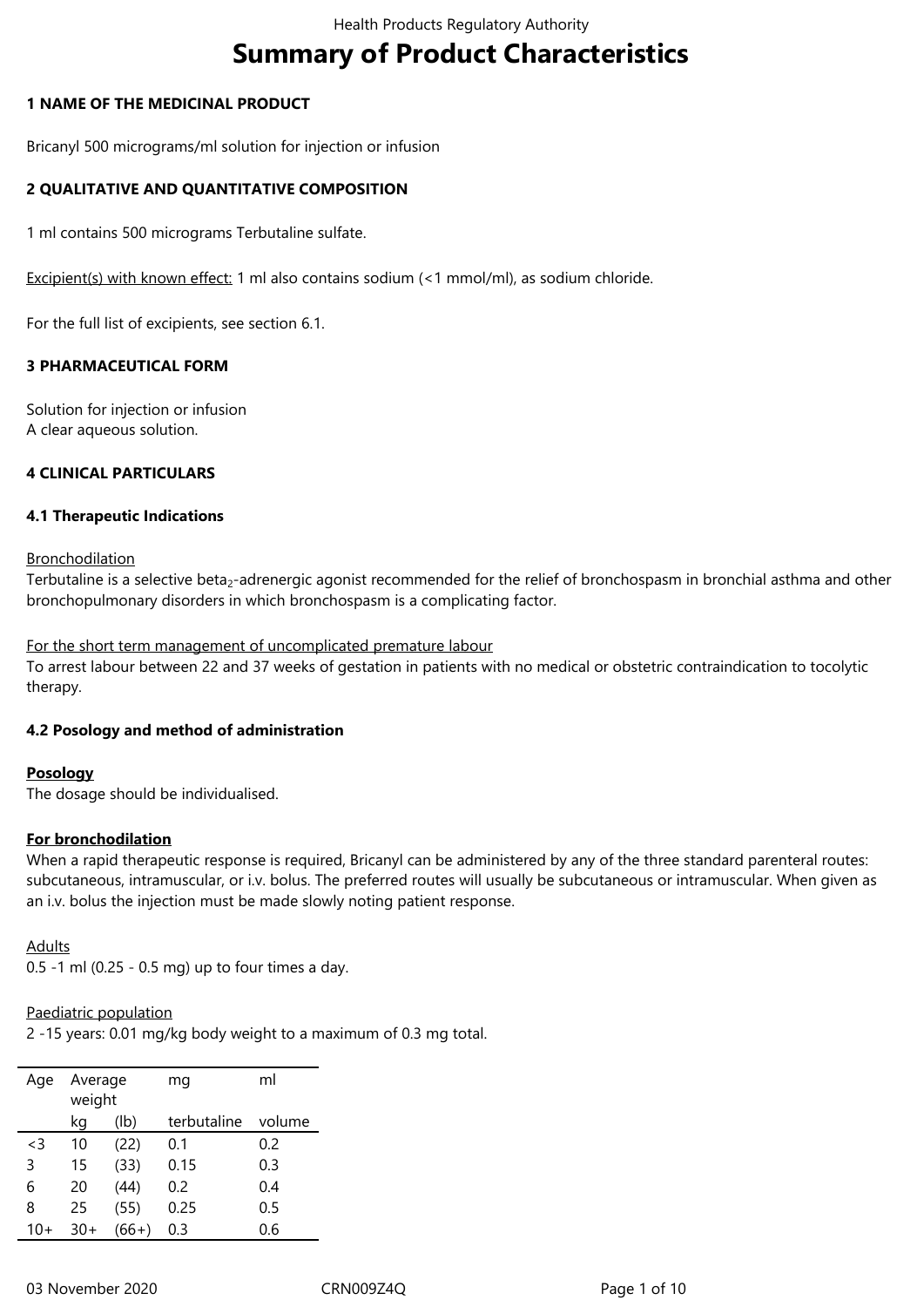# By infusion

3 - 5 ml (1.5 - 2.5 mg) in 500 ml 5% dextrose, saline or dextrose/saline given by continuous intravenous infusion at a rate of 10 - 20 drops (0.5 - 1 ml) per minute for 8 to 10 hours. A corresponding reduction in dosage should be made for children.

Elderly: Dosage as for adults.

# **In the short term management of uncomplicated premature labour**

Treatment with Bricanyl should only be initiated by obstetricians/physicians experienced in the use of tocolytic agents. It should be carried out in facilities adequately equipped to perform continuous monitoring of maternal and foetus health status.

Duration of treatment should not exceed 48 hours as data show that the main effect of tocolytic therapy is a delay in delivery of up to 48 hours; no statistically significant effect on perinatal mortality or morbidity has been observed in randomised, controlled trials. This short term delay may be used to implement other measures known to improve perinatal health.

Bricanyl should be administered as early as possible after the diagnosis of premature labour, and after evaluation of the patient to eliminate any contra-indications to the use of terbutaline (see section 4.3). This should include an adequate assessment of the patient's cardiovascular status with supervision of cardiorespiratory function and ECG monitoring throughout treatment (see section 4.4).

Initially 5 mcg/min should be infused during the first 20 minutes increasing by 2.5 mcg/min at 20 minute intervals until the contractions stop. More than 10 mcg /min should seldom be given, 20 mcg/min should not be exceeded.

The infusion should be stopped if labour progresses despite treatment at the maximum dose.

If successful, the infusion should continue for 1 hour at the chosen rate and then be decreased by 2.5 mcg/min every 20 minutes to the lowest dose that produces suppression of contractions.

Special cautions for infusion: The dose must be individually titrated with reference to suppression of contractions, increase in pulse rate and changes in blood pressure, which are limiting factors. These parameters should be carefully monitored during treatment. A maximum maternal heart rate of 120 beats per min should not be exceeded.

Careful control of the level of hydration is essential to avoid the risk of maternal pulmonary oedema (see section 4.4). The volume of fluid in which the drug is administered should thus be kept to a minimum. A controlled infusion device should be used, preferably a syringe pump.

# Dilution:

The recommended infusion fluid is 5% dextrose.

If a syringe pump is available, the concentration of the drug infused should be 0.1 mg/ml (10 ml Bricanyl Injection should be added to 40 ml of 5% dextrose).

At this dilution: 5 mcg/min ≡0.05 ml/min 10 mcg/min ≡ 0.1 ml/min

If no syringe pump is available, the concentration of the drug should be 0.01 mg/ml (10 ml Bricanyl Injection should be added to 490 ml of 5% dextrose).

At this dilution: 5 mcg/min ≡ 0.5 ml/min 10 mcg/min  $\equiv$  1 ml/min.

Saline should be avoided during pregnancy since the use of this diluent may increase the risk of producing pulmonary oedema. If saline has to be used, the patients should be carefully monitored.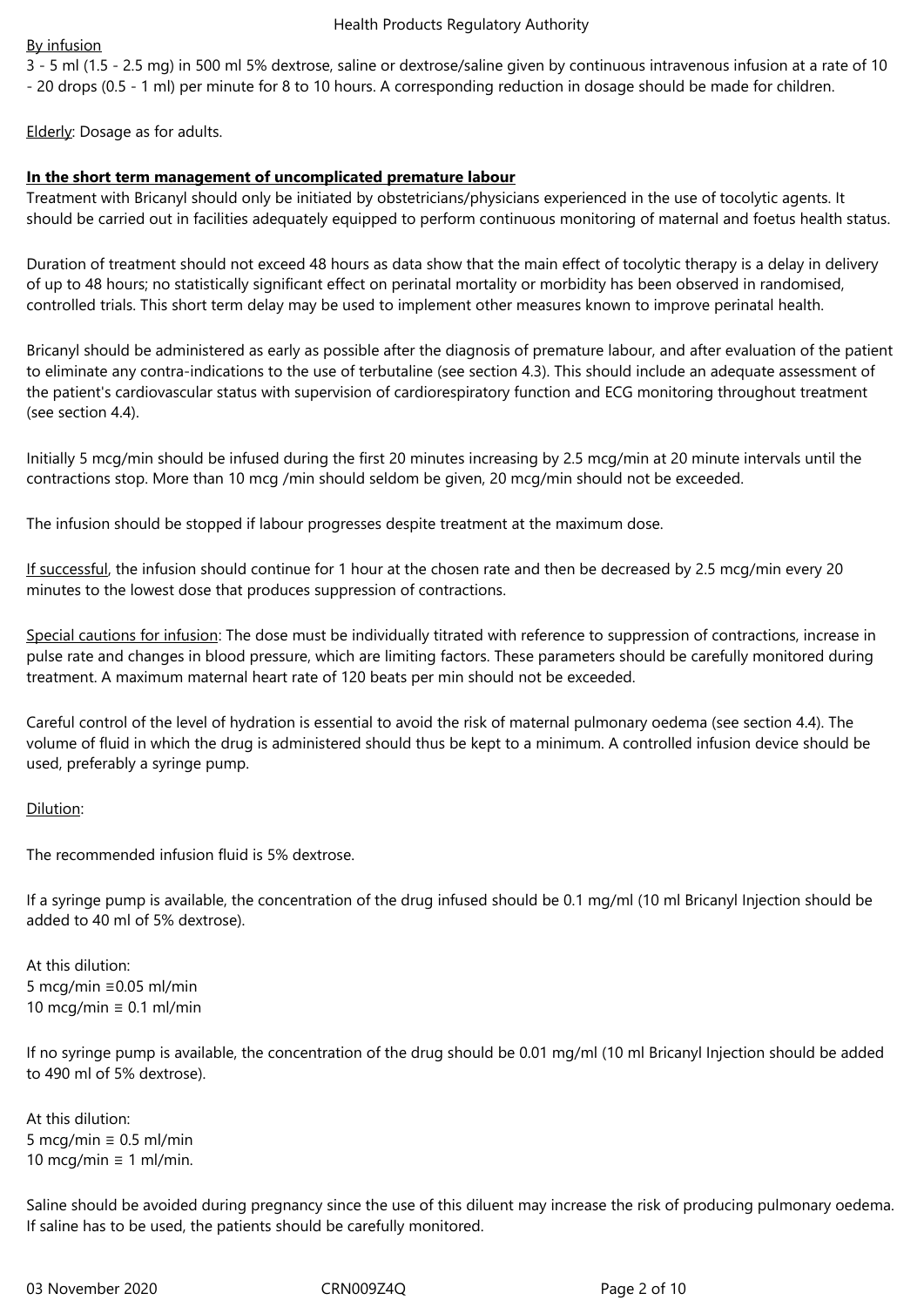# **4.3 Contraindications**

Hypersensitivity to the active substance or to any of the excipients listed in section 6.1.

In the treatment of premature labour Bricanyl is contra-indicated in the following conditions:

- A gestational age of < 22 weeks.
- As a tocolytic agent in patients with pre-existing ischaemic heart disease or those patients with significant risk factors for ischaemic heart disease.
- Threatened abortion during the  $1<sup>st</sup>$  and  $2<sup>nd</sup>$  trimester.
- Any conditions of the mother or foetus in which prolongation of the pregnancy is hazardous e.g. severe toxaemia, intra-uterine infection, vaginal bleeding resulting from placenta praevia, eclampsia orsevere pre eclampsia, placental abruption, or cord compression.
- Intrauterine foetal death, known lethal congenital or lethal chromosomal malformation.
- Bricanyl is also contraindicated in any pre-existing medical conditions with which a betamimetic would have an untoward effect e.g., pulmonary hypertension and cardiac disorders such as hypertrophic obstructive cardiomyopathy or any type of obstruction of the left ventricular outflow tract, e.g. aortic stenosis.

# **4.4 Special warnings and precautions for use**

As for all beta $<sub>2</sub>$ -agonists caution should be observed in patients with thyrotoxicosis.</sub>

Cardiovascular effects may be seen with sympathomimetic drugs, including Bricanyl. There is some evidence from postmarketing data and published literature of myocardial ischaemia associated with beta agonists.

Due to the positive inotropic effect of the beta<sub>2</sub>-agonists, these drugs should not be used in patients with hypertrophic cardiomyopathy.

# **Bronchospasm**

If a previously effective dosage regimen no longer gives the same symptomatic relief, the patient should urgently seek further medical advice. Consideration should be given to the requirements for additional therapy (including increased dosages of anti-inflammatory medication). Severe exacerbations of asthma should be treated as an emergency in the usual manner.

Patients with underlying severe heart disease (e.g. ischaemic heart disease, arrhythmia or severe heart failure) who are receiving Bricanyl should be warned to seek medical advice if they experience chest pain or other symptoms of worsening heart disease.

Attention should be paid to assessment of symptoms such as dyspnoea and chest pain, as they may be of either respiratory or cardiac origin.

Due to the hyperglycaemic effects of beta<sub>2</sub>-agonists, additional blood glucose controls are recommended initially in diabetic patients.

Potentially serious hypokalaemia may result from beta<sub>2</sub>-agonist therapy. Particular caution is recommended in acute severe asthma as the associated risk may be augmented by hypoxia. The hypokalemic effect may be potentiated by concomitant treatments (see section 4.5). It is recommended that serum potassium levels are monitored in such situations.

Lactic acidosis has been reported in association with high therapeutic doses of parenteral and nebulised short-acting beta-agonist therapy, mainly in patients being treated for an acute asthma exacerbation (see section 4.8). In patients not adequately responding to acute Bricanyl therapy, consideration should be given to the presence of lactic acidosis as a possible contributing factor to ongoing respiratory symptoms.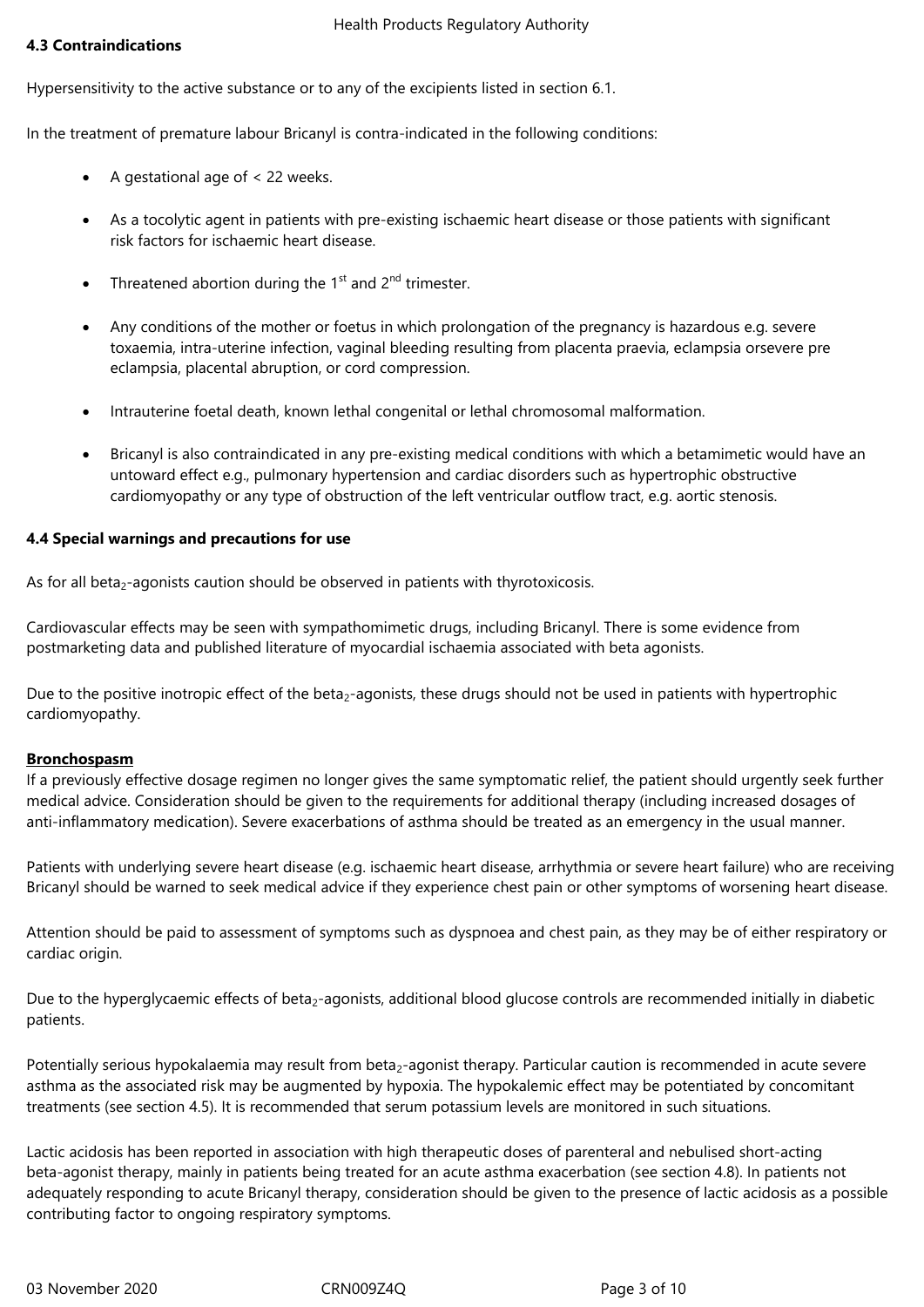# **Tocolysis**

Any decision to initiate therapy with Bricanyl should be undertaken after careful consideration of the risks and benefits of treatment.

Treatment should only be carried out in facilities adequately equipped to perform continuous monitoring of maternal and foetal health status. Tocolysis with beta-agonists is not recommended when membranes have ruptured or the cervix dilation is beyond 4cm.

Bricanyl should be used with caution in *tocolysis* and supervision of cardiorespiratory function, and ECG monitoring, should be performed throughout treatment.

The following monitoring measures must be constantly applied to the mother and, when feasible/appropriate, to the foetus:

- Blood pressure and heart rate.
- ECG.
- Electrolyte and fluid balance to monitor for pulmonary oedema.
- Glucose and lactate levels with particular regard to diabetic patients-during treatment of preterm labour, when high doses of Bricanyl are used, diabetic mothers may develop hyperglycaemia and lactacidosis. In these patients glucose and acid-base balance should be carefully monitored.
- Potassium levels– beta-agonists are associated with a decrease in serum potassium which increases the risk of arrhythmias (see section 4.5).

Treatment should be discontinued if signs of myocardial ischaemia (such as chest pain or ECG changes) develop.

Bricanyl should not be used as a tocolytic agent in patients with significant risk factors for, or a suspicion of any kind of pre-existing heart disease (e.g. tachyarrhythmias, heart failure, or valvular heart disease; see section 4.3*).* In premature labour, in a patient with known or suspected cardiac disease, a physician experienced in cardiology should assess the suitability of treatment before intravenous infusion with Bricanyl solution for injection.

An increased tendency to bleeding has been described in connection with caesarean section. In such a case you may give propranolol, 1- 2 mg i.v. to patients treated with Bricanyl solution for injection for preterm labour.

# Pulmonary oedema

As maternal pulmonary oedema and myocardial ischaemia have been reported during or following treatment of premature labour with beta-agonists, careful attention should be given to fluid balance and cardio-respiratory function. Patients with predisposing factors including multiple pregnancies, fluid overload, maternal infection and pre-eclampsia may have an increased risk of developing pulmonary oedema. Administration with a syringe pump as opposed to i.v. infusion will limit risk of fluid overload. If signs of pulmonary oedema or myocardial ischaemia develop, discontinuation of treatment should be considered (see section 4.2 and 4.8).

# Blood pressure and heart rate

Increases in maternal heart rate of the order of 20 to 50 beats per minute usually accompany infusion of beta-agonists. The maternal pulse rate should be monitored and the need to control such increases by dose reduction or drug withdrawal should be evaluated on a case by case basis. Generally maternal pulse rate should not be allowed to exceed a steady rate of 120 beats per minute.

Maternal blood pressure may fall slightly during the infusion; the effect being greater on diastolic than on systolic pressure. Falls in diastolic pressure are usually within the range of 10 to 20 mmHg. The effect of infusion on foetal heart rate is less marked, but increases of up to 20 beats per minute may occur.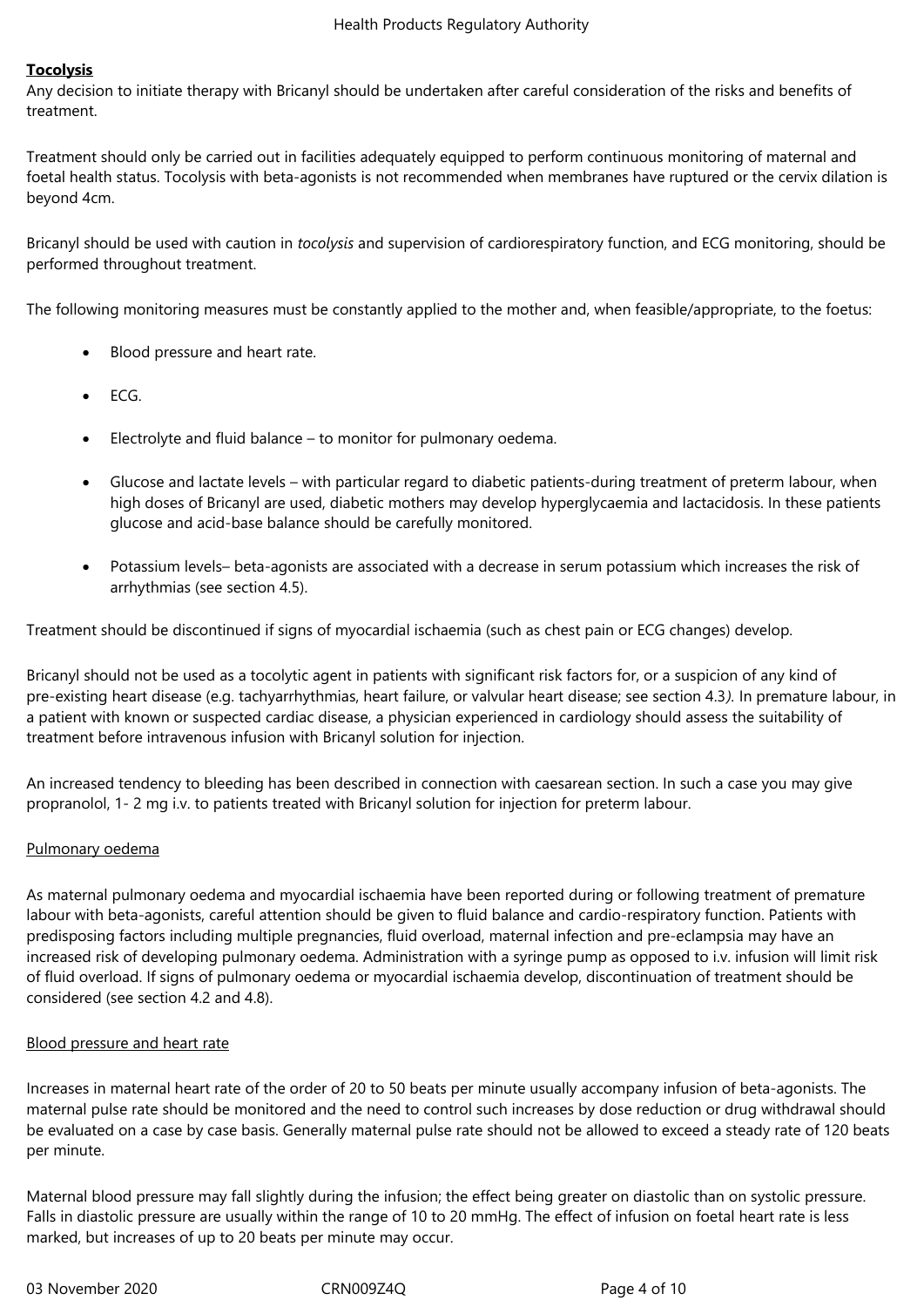#### Health Products Regulatory Authority

In order to minimise the risk of hypotension associated with tocolytic therapy, special care should be taken to avoid caval compression by keeping the patient in the left or right lateral positions throughout the infusion.

# Diabetes

Administration of beta agonists is associated with a rise of blood glucose. Therefore blood glucose and lactate levels should be monitored in mothers with diabetes and diabetic treatment adjusted accordingly to meet the needs of the diabetic mother during tocolysis (see section 4.5).

# **Hyperthyroidism**

Bricanyl should only be administered cautiously to patients suffering from thyrotoxicosis after careful evaluation of the benefits and risks of treatment.

# Bricanyl contains Sodium

This medicinal product contains less than 1 mmol sodium (23 mg) per ampoule (1 ml), that is to say essentially 'sodium-free'.

# **4.5 Interaction with other medicinal products and other forms of interactions**

Beta-blocking agents (including eye drops), especially the non-selective ones such as propranolol, may partially or totally inhibit the effect of beta-stimulants. Therefore Bricanyl preparations and non-selective beta-blockers should not normally be administered concurrently. Bricanyl should be used with caution in patients receiving other sympathomimetics.

# Halogenated anaesthetics

Owing to the additional antihypertensive effect, there is increased uterine inertia with risk of haemorrhage; in addition, serious ventricular rhythm disorders due to increased cardiac reactivity, have been reported on interaction with halogenated anaesthetics. Treatment should be discontinued, whenever possible, at least 6 hours before any scheduled anaesthesia with halogenated anaesthetics.

Halothane anaesthesia should be avoided during beta<sub>2</sub>-agonists treatment, since it increases the risk of cardiac arrhythmias. Other halogenated anaesthetics should be used cautiously together with beta<sub>2</sub>-agonist.

# **Corticosteroids**

Systemic corticosteroids are frequently given during premature labour to enhance foetal lung development. There have been reports of pulmonary oedema in women concomitantly administered with beta-agonists and corticosteroids.

Corticosteroids are known to increase blood glucose and can deplete serum potassium, therefore concomitant administration should be undertaken with caution with continuous patient monitoring owing to the increased risk of hyperglycaemia and hypokalaemia (see section 4.4).

# Anti-diabetics

The administration of beta-agonists is associated with a rise of blood glucose, which can be interpreted as an attenuation of anti-diabetic therapy; therefore individual anti-diabetic therapy may need to be adjusted (see section 4.4).

# Potassium depleting agents

Owing to the hypokalaemic effect of beta-agonists, concurrent administration of serum potassium depleting agents known to exacerbate the risk of hypokalaemia, such as diuretics, digoxin, methyl xanthines and corticosteroids, should be administered cautiously after careful evaluation of the benefits and risks with special regard to the increased risk of cardiac arrhythmias arising as a result of hypokalaemia (see section 4.4).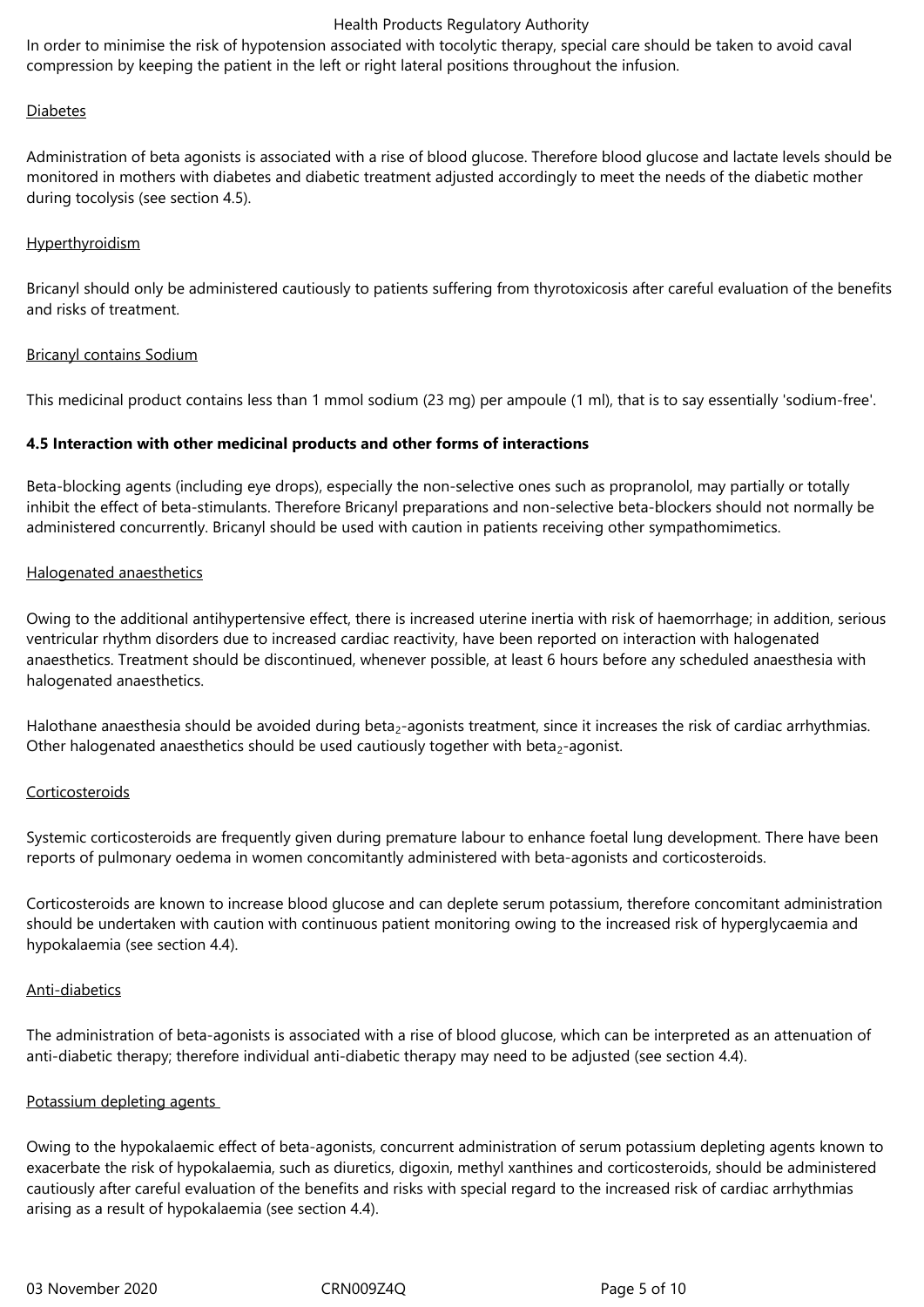# Health Products Regulatory Authority

There are some data which indicate that there is a risk of interaction between monoamine oxidase inhibitors, tricyclic antidepressants and terbuatline.

# **4.6 Fertility, pregnancy and lactation**

# **Bronchospasm**

# **Pregnancy**

Although no teratogenic effects have been observed in animals or in patients, Bricanyl should only be administered with caution during the first trimester of pregnancy.

# Breast-feeding

Terbutaline is secreted into breast milk, but any effect on the infant is unlikely at therapeutic doses.

Transient hypoglycaemia has been reported in newborn preterm infants after maternal β2-agonist treatment.

# **Premature Labour**

Bricanyl is contraindicated for the treatment of premature labour before the gestational age of week 22 (see section 4.3).

# **4.7 Effects on ability to drive and use machines**

Bricanyl Injection has no or negligible influence on the ability to drive and use machines.

# **4.8 Undesirable effects**

The intensity of the adverse reactions depends on dosage and route of administration. An initial dose titration will often reduce the adverse reactions. Most of the adverse reactions are characteristic of sympathomimetic amines. The majority of these effects have reversed spontaneously within the first 1-2 weeks of treatment.

Adverse events are listed below by system organ class and frequency. Frequencies are defined as: very common (≥1/10), common (≥1/100 to <1/10), uncommon (≥1/1,000 to <1/100), rare (≥1/10,000 to <1/1,000), very rare (<1/10,000) and not known (cannot be estimated from the available data).

# **Bronchial asthma. Chronic bronchitis, emphysema and other lung diseases where bronchospasm is a complicating factor.**

| <b>Adverse Drug Reaction</b>           | <b>Frequency Classification</b> |                                                                                                                  |
|----------------------------------------|---------------------------------|------------------------------------------------------------------------------------------------------------------|
| <b>System Organ Class (SOC)</b>        |                                 | Preferred term (PT)                                                                                              |
| Metabolism and Nutritional Disorders   | Common                          | Hypokalaemia                                                                                                     |
|                                        | Rare                            | Lactic Acidosis                                                                                                  |
| Psychiatric Disorders                  | Not known*                      | Sleep disorder and Behavioural disturbances,<br>such as agitation and restlessness                               |
| Nervous System Disorders               | Very Common                     | Tremor<br>Headache                                                                                               |
|                                        | Not known*                      | Psychomotor hyperactivity                                                                                        |
|                                        | Common                          | Tachycardia<br>Palpitations                                                                                      |
| Cardiac Disorders                      | Not known *                     | Arrhythmias, e.g. atrial fibrillation,<br>supraventricular tachycardia and extrasystoles<br>Myocardial ischaemia |
| <b>Gastrointestinal Disorders</b>      | Not known*                      | Nausea                                                                                                           |
| Skin and Subcutaneous Tissue Disorders | Not known *                     | Urticaria                                                                                                        |
| 03 November 2020                       | CRN009Z4Q                       | Page 6 of 10                                                                                                     |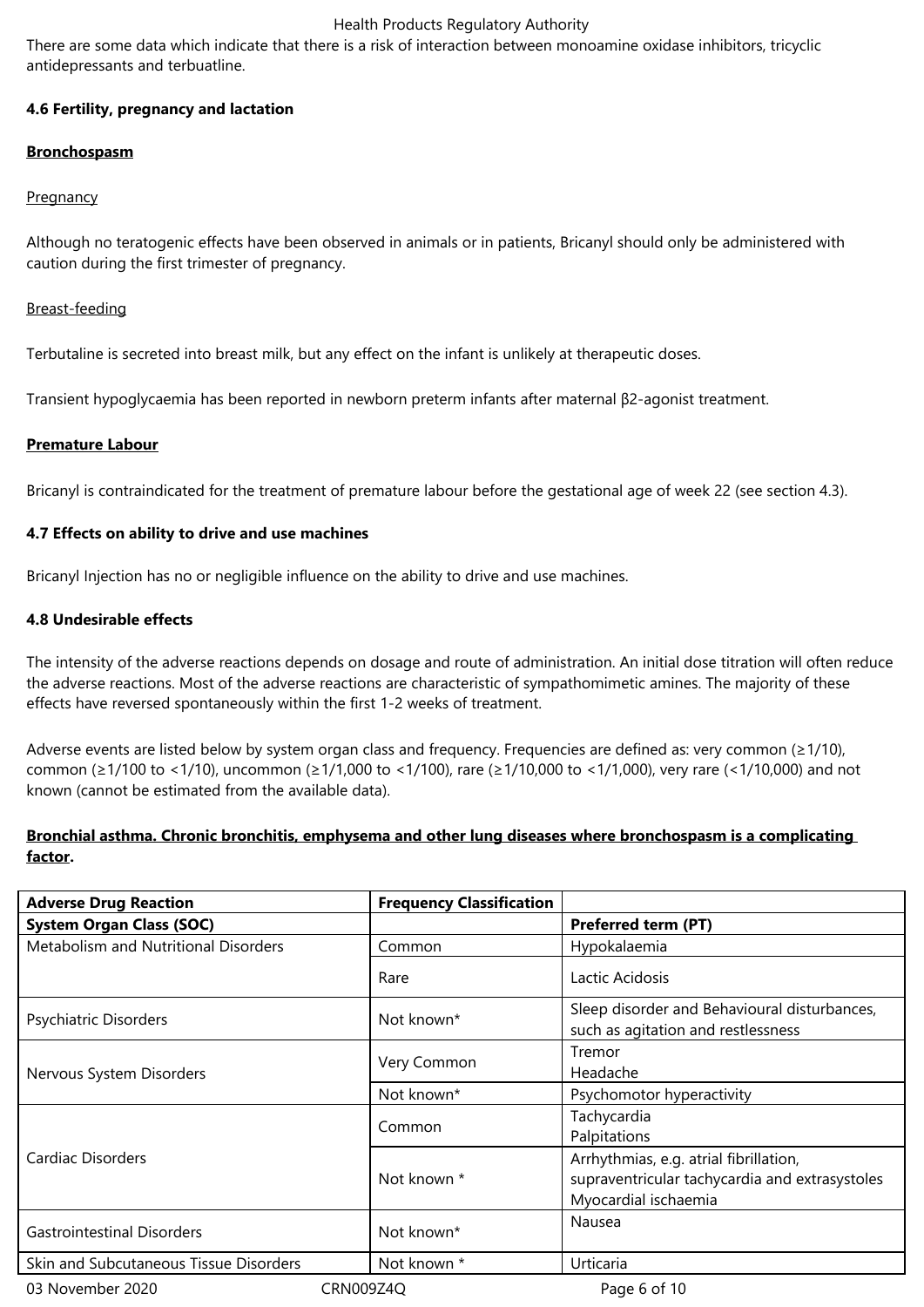| isorders<br>ுக<br>Connective<br>wwst<br>1550e<br>cuioskeietam<br>anu | COMMON |  |
|----------------------------------------------------------------------|--------|--|
|                                                                      |        |  |

\* Reported spontaneously in post-marketing data and therefore frequency regarded as not known

#### **Preterm labour**

The most common undesirable effects of Bricanyl are correlated with the betamimetic pharmacological activity and may be limited or avoided by a close monitoring of haemodynamic parameters, such as blood pressure and heart rate, and an appropriate adjustment of the dose. They normally recede upon therapy discontinuation.

| <b>Adverse Drug Reaction</b>                    | <b>Frequency Classification</b> |                                                                                                                                              |
|-------------------------------------------------|---------------------------------|----------------------------------------------------------------------------------------------------------------------------------------------|
| <b>System Organ Class (SOC)</b>                 |                                 | Preferred term (PT)                                                                                                                          |
| Blood and Lymphatic System Disorders            | Not known*                      | An increased tendency to bleeding in<br>connection with caesarean section                                                                    |
|                                                 | Common                          | Hypokalaemia°                                                                                                                                |
| Metabolism and Nutritional Disorders            | Rare                            | Hyperglycaemia°                                                                                                                              |
|                                                 | Rare                            | Lactic acidosis                                                                                                                              |
| Psychiatric Disorders                           | Not known*                      | Sleep disorder and Behavioural disturbances,<br>such as agitation and restlessness<br>Hyperactivity                                          |
| Nervous System Disorders                        | Very Common                     | Tremor<br>Headache                                                                                                                           |
|                                                 | Very Common                     | Tachycardia°                                                                                                                                 |
|                                                 | Common                          | Palpitations°<br>Decrease in diastolic pressure°                                                                                             |
| Cardiac Disorders                               | Rare                            | Cardiac arrhythmias, e.g. atrial fibrillation,<br>supraventricular tachycardia and extrasystoles°<br>Myocardial ischaemia (see section 4.4)° |
|                                                 | Common                          | Hypotension (see section 4.4)°                                                                                                               |
| Vascular Disorder                               | Rare                            | Peripheral vasodilatation°                                                                                                                   |
| Respiratory, Thoracic and Mediastinal Disorders | Uncommon                        | Pulmonary oedema°                                                                                                                            |
| <b>Gastrointestinal Disorders</b>               | Very Common                     | Nausea                                                                                                                                       |
| Skin and Subcutaneous Tissue Disorders          | Not know *                      | Urticaria<br>Rash                                                                                                                            |
| Musculoskeletal and Connective Tissue Disorders | Not known*                      | Muscle spasms                                                                                                                                |

\* Reported spontaneously in post-marketing data and therefore frequency regarded as unknown

°These reactions have been reported in association with the use of short acting beta-agonists in obstetric indications and are considered class effects (see section 4.4).

# Reporting of suspected adverse reactions

Reporting suspected adverse reactions after authorisation of the medicinal product is important. It allows continued monitoring of the benefit/risk balance of the medicinal product. Healthcare professionals are asked to report any suspected adverse reactions via: HPRA Pharmacovigilance

Website: www.hpra.ie

# **4.9 Overdose**

Symptoms[: Headache](http://www.hpra.ie/), anxiety, tremor, nausea, tonic cramps, palpitations, tachycardia and arrhythmia. A fall in blood pressure sometimes occurs. Laboratory findings: hypokalaemia, hyperglycaemia and lactic acidosis sometimes occurs (see section 4.4).

#### **Management**

a) Mild and moderate cases: Reduce the dose.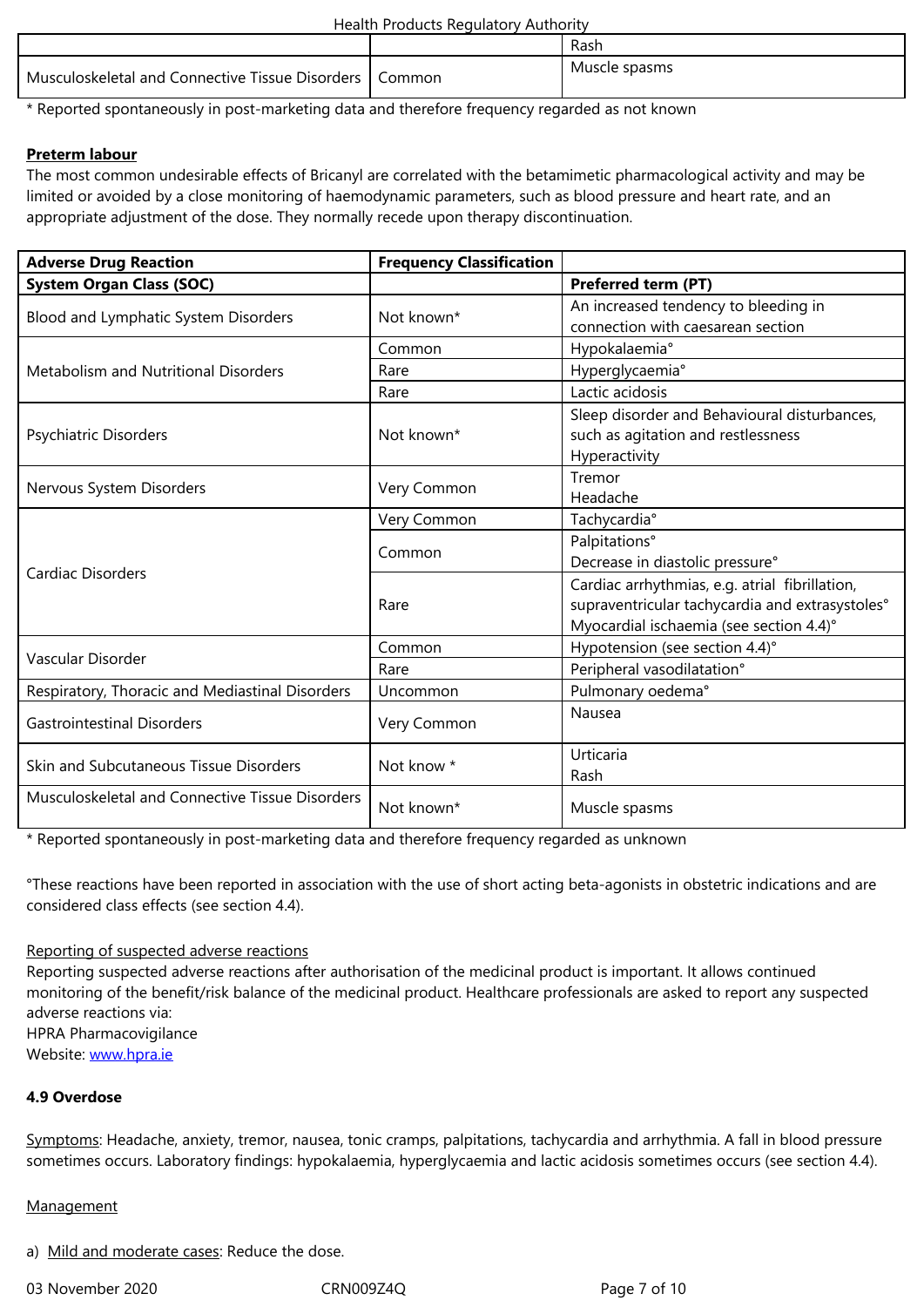#### Health Products Regulatory Authority

b) Severe cases: Determination of acid-base balance, blood sugar and electrolytes, particularly serum potassium levels. Monitoring of heart rate and rhythm and blood pressure. Metabolic changes should be corrected. A cardioselective beta-blocker (e.g. metoprolol) is recommended for the treatment of arrhythmias causing haemodynamic deterioration. The beta-blocker should be used with care because of the possibility of inducing bronchoconstriction: use with caution in patients with a history of bronchospasm. If the beta<sub>2</sub>-mediated reduction in peripheral vascular resistance significantly contributes to the fall in blood pressure, a volume expander should be given.

c) In preterm labour: Pulmonary oedema: discontinue administration of Bricanyl.

A normal dose of loop diuretic (e.g. frusemide) should be given intravenously.

Increased bleeding in connection with Caesarean section: propranolol, 1 - 2 mg intravenously.

# **5 PHARMACOLOGICAL PROPERTIES**

# **5.1 Pharmacodynamic properties**

Pharmaco-therapeutic group: selective beta<sub>2</sub>-adrenoreceptor agonist, terbutaline, ATC code: R03C C03

Terbutaline is a selective beta $_2$ -adrenergic stimulant, having the following pharmacological effects:

i) In the lung: bronchodilation; increase in mucociliary clearance; suppression of oedema and anti-allergic effects.

ii) In skeletal muscle: stimulates Na<sup>+</sup>/K<sup>+</sup> transport and also causes depression of subtetanic contractions in slow-contracting muscle.

iii) In uterine muscle: inhibition of uterine contractions.

iv) In the CNS: Low penetration into the blood-brain barrier at therapeutic doses, due to the highly hydrophilic nature of the molecule.

v) In the CVS: Administration of terbutaline results in cardiovascular effects mediated through β2‑receptors in the peripheral arteries and in the heart e.g. in healthy subjects, 0.25 - 0.5 mg injected s.c., is associated with an increase in cardiac output (up to 85% over controls) due to an increase in heart rate and a larger stroke volume. The increase in heart rate is probably due to a combination of a reflex tachycardia, via a fall in peripheral resistance and a direct positive chronotropic effect of the drug.

# **5.2 Pharmacokinetic properties**

Basic parameters have been evaluated in man after i.v. and oral administration of therapeutic doses, e.g.

# **I.V. single dose**

Volume of distribution (VSS) - 114 L Total body clearance (CL) - 213 ml/min Mean residence time (MRT) - 9.0 h Renal clearance (CLR) - 149 ml/min (males)

# **Oral dose**

Renal clearance (CLR) - 1.925 ml/min (males) Renal clearance (CLR) - 2.32 ml/min (females)

The plasma concentration/time curve after i.v. administration is characterised by a fast distribution phase, an intermediate elimination phase and a late elimination phase.

Terminal half-life,  $t_{1/2}$  has been determined after single and multiple dosing (mean values varied between 16-20 h.).

03 November 2020 **CRN009Z4Q** Page 8 of 10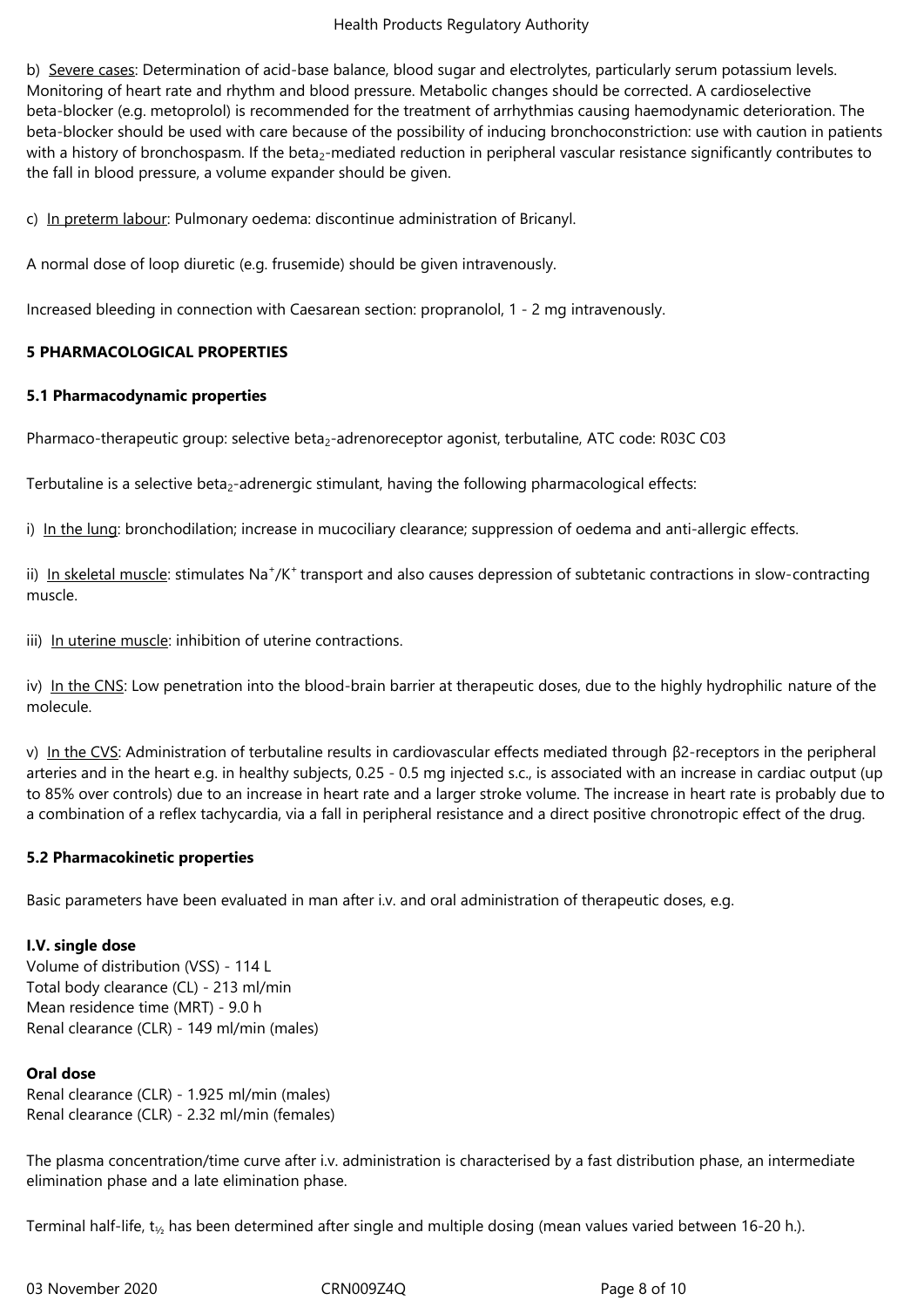#### **Bioavailability**

Food reduces bioavailability following oral dosing (10% on average) fasting values of 14-15% have been obtained.

#### **Metabolism**

The main metabolite after oral dosing is the sulfate conjugate and also some glucuronide conjugate can be found in the urine.

#### **5.3 Preclinical safety data**

The major toxic effect of terbutaline, observed in toxicological studies, is focal myocardial necrosis.

This type of cardiotoxicity is a well-known class-effect, and the effect of terbutaline is similar to or less pronounced than that of other beta-receptor agonists.

# **6 PHARMACEUTICAL PARTICULARS**

#### **6.1 List of excipients**

Sodium chloride Hydrochloric acid (for pH-adjustment) Water for injection

#### **6.2 Incompatibilities**

Bricanyl solution for injection should not be mixed with alkaline solutions, i.e. solutions with a pH higher than 7.0.

# **6.3 Shelf life**

2 years.

Once opened and if further diluted, use immediately.

#### **6.4 Special precautions for storage**

Do not store above 25 ºC.

Keep ampoules in the outer carton in order to protect from light.

# **6.5 Nature and contents of container**

Clear, Ph. Eur. Type I glass ampoule. Packs of 5 x 1ml glass ampoule.

# **6.6 Special precautions for disposal and other handling**

For single use only. Discard any unused content.

Any unused medicinal product or waste material should be disposed of in accordance with local requirements.

Bronchodilation: the recommended diluent is 5 % dextrose, saline or dextrose/saline.

In the management of premature labour the recommended infusion fluid is 5 % dextrose.

#### **7 MARKETING AUTHORISATION HOLDER**

03 November 2020 **CRN009Z4Q** Page 9 of 10 AstraZeneca AB SE-151 85 Sodertalje Sweden